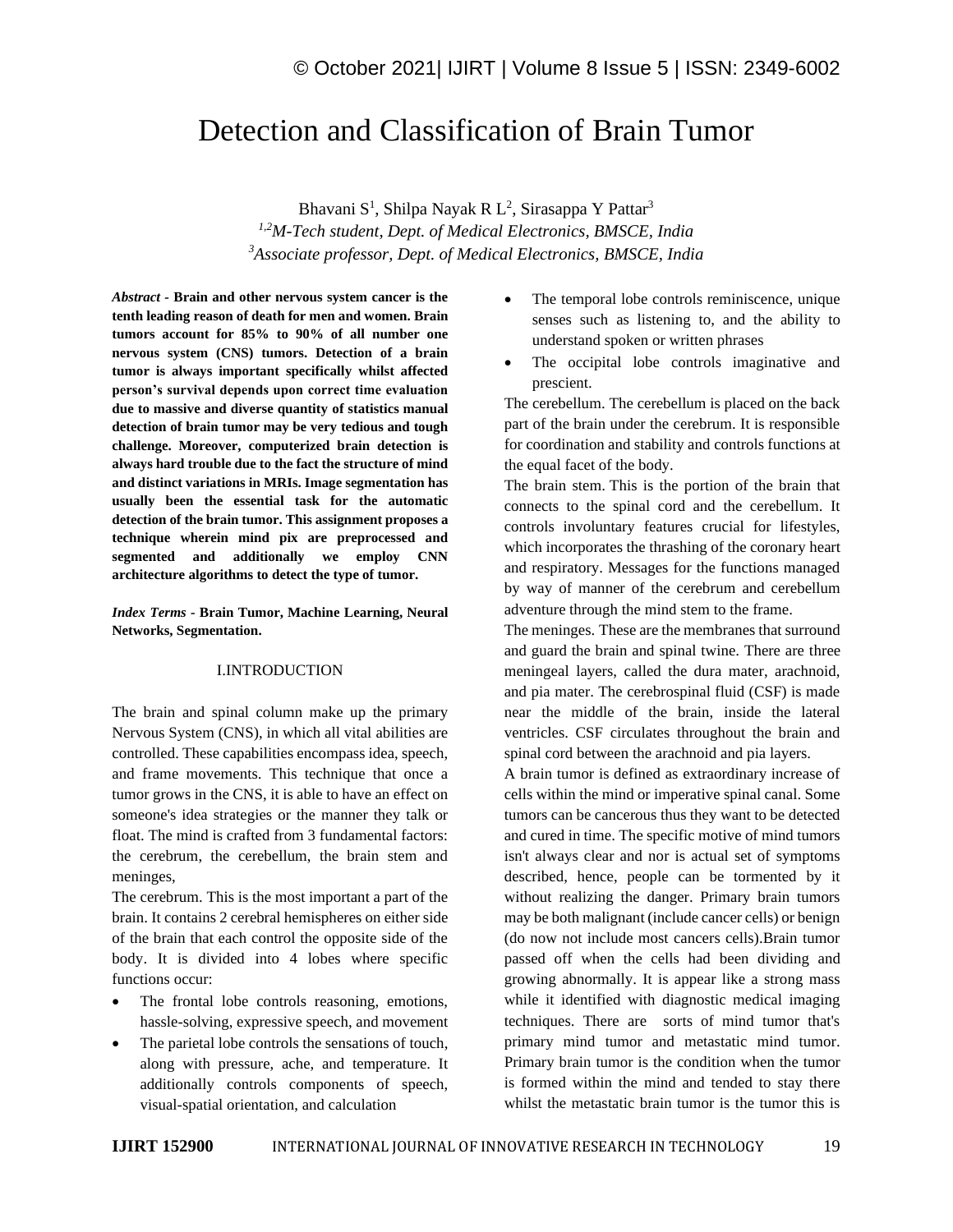fashioned some place else in the body and spread via the mind.



Fig. 1: Brain Tumor

The symptom having of brain tumor depends on the area, size and sort of the tumor. It takes place while the tumor compressing the encircling cells and gives out pressure. Besides, it's also takes place while the tumor block the fluid that flows all through the mind. The commonplace symptoms are having headache, nausea and vomiting, and having hassle in balancing and taking walks. Brain tumor may be detected by the diagnostic imaging modalities such as CT scan and MRI. Both of the modalities have benefits in detecting depending on the region kind and the cause of exam wanted. An MRI uses magnetic fields, no longer xrays, to supply distinct pix of the body. MRI may be used to measure the tumor's length. A unique dye called a assessment medium is given before the experiment to create a clearer photograph. This dye can be injected right into a patient's vein or given as a pill or liquid to swallow. MRIs create more special photographs than CT scans (see beneath) and are the desired way to diagnose a brain tumor. The MRI can be of the mind, spinal wire, or both, depending on the sort of tumor suspected and the likelihood that it's going to spread in the CNS. There are special types of MRI. The results of a neuro-examination, accomplished by using the internist or neurologist, facilitates determin which sort of MRI to use.



Fig. 2: Causes of brain tumor.

Symptoms of a brain tumor can be general or particular. A general symptom is resulting from the pressure of the tumor on the brain or spinal twine. Specific signs and symptoms are prompted while a particular a part of the brain isn't running well because of the tumor. For many humans with a brain tumor, they have been identified once they went to the health practitioner after experiencing a problem, inclusive of a headache or different adjustments.

### II.RELATED WORK

Brain Cancer Detection from Mria Machine Learning Approach (Tensorflow) Dataset Acquisition is implemented by Data Augmentation and Model Creation approach which has the advantage of training and validation with the accuracy of 99% and 98.6% and main disadvantage of it is time consuming in model creation[1]. This paper proposes the following steps which are Image Filtering Image Classification for accurate brain tumor detection. This method is susceptible to adding unwanted information like noise in the image. And also it leads to blurring, weak boundaries, edges and reduced contrast [2]. By making use of CNN brain tumor is detected with the following steps Data collection, Data Augmentation and Image Pre-processing then the processed image is given to CNN model which resulted in accuracy of 93% and a loss value of 0.23264. More number of convolution layers affects the quality of classification and takes longer training time[3]. In this paper pre-processing techniques such as Histogram matching and Bounding box is used and feature such as Intensity, Intensity differences, neighborhood information and wavelet Features are extracted. Wavelet-based texture features with RF classifier has increased the classification accuracy. Larger data set Robustness is not achieved[4]. Machine Learning Approach-Based Gamma Distribution for Brain Tumor Detection and Data Sample Imbalance Analysis uses Edge based Image segmentation technique to detect brain tumor which detects brain abnormality and analysis without human intervention in the health care sector and accelerate realtime medical applications[8]. Optimized Edge Detection Technique for Brain Tumor Detection in MR Images is one of the approaches for brain tumor detection which include image processing techniques like Image Enhancement, Pre-processing, Contrast Enhancement,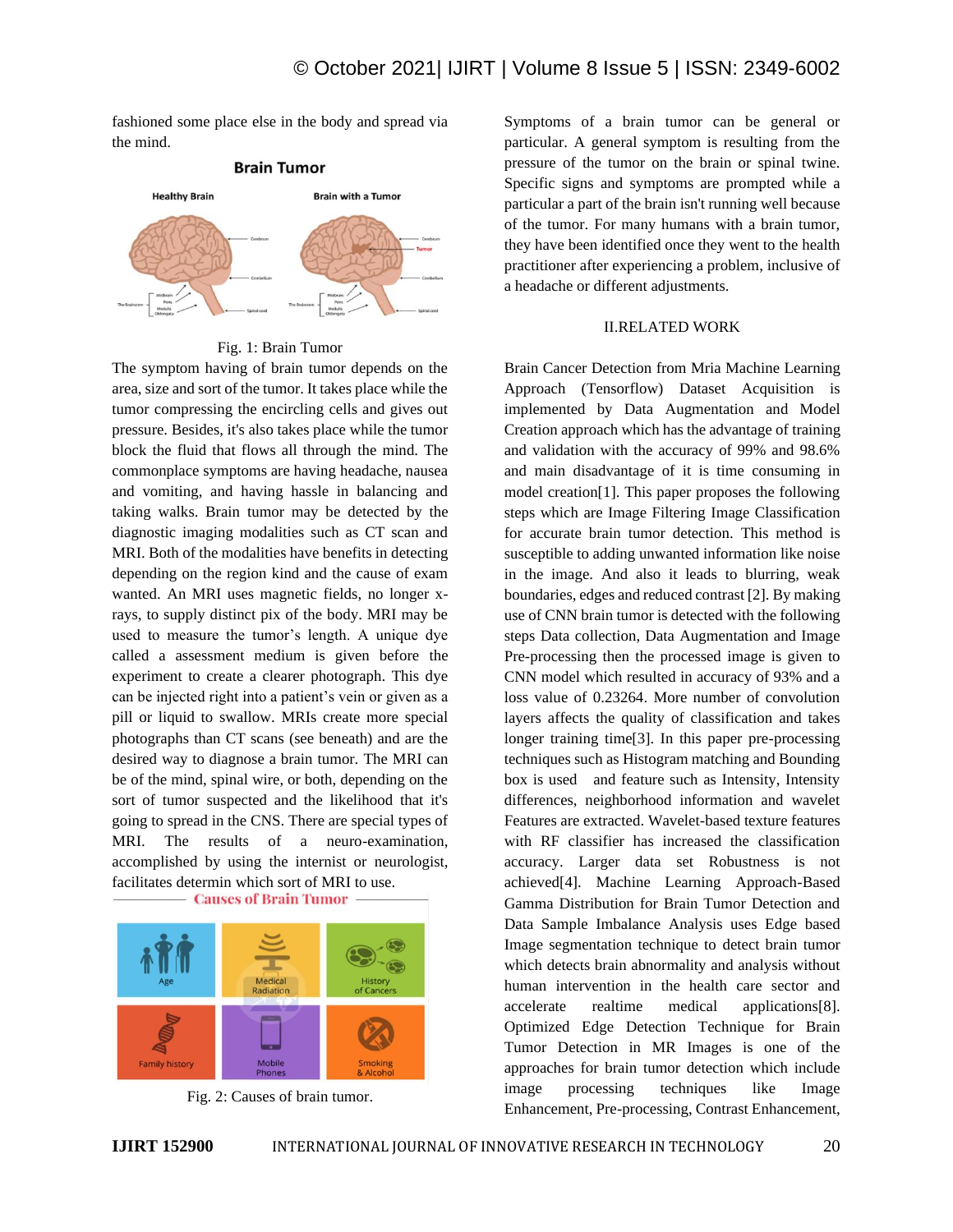Edge Detection which performs well compared to both classical and fractional-order edge detection methods, major disadvantage of this technique is the accuracy of the detections depends mainly on the selected training images [9]. Identification of Brain Tumor using Image Processing Techniques, image processing techniques like Pre-processing, Image segmentation, Feature extraction, Image classification are implemented which produces the contrast between foreground object and background object and it is comparatively high, major advantage is that it is easy to implement [10].

#### III. METHODOLOGY

The solution we proposed for this problem is not an entirely new one. With as light difference, we believe we have a better approach. We will be applying both generative and discriminative models. Generative models will be applied for the detection of a tumor while discriminative models will be used for the segmentation of MRI.



Fig 3: Proposed Methodology

#### **Preprocessing**

Before any image is processed, it's far very huge to dispose of unnecessary objects it can preserve. After putting off useless artifacts, the image can be processed effectively. The preliminary step of picture processing is Image Pre-Processing. Pre-Processing entails techniques like conversion to greyscale pix, noise elimination and image reconstruction. Conversion to greyscale image is the most common pre-processing practice. After the image is transformed to greyscale, then excess noise is removed by the usage of distinctive filtering techniques. We make use of median and Gaussian filter. Median filtering is a nonlinear procedure beneficial in decreasing impulsive, or salt-and-pepper noise. It is likewise beneficial in keeping edges in an image even as reducing random noise. Impulsive or salt-and pepper noise can occur due to a random bit errors in a communique channel. In a median filter out, a window slides alongside the image, and the median intensity fee of the pixels inside the window turns into the output intensity of the pixel being processed. Median filtering is a nonlinear technique useful in decreasing impulsive, or salt-and-pepper noise. It is likewise beneficial in preserving edges in an image at the same time as reducing random noise. Impulsive or salt-and pepper noise can occur because of a random bit blunders in a communication channel. In a median filter, a window slides alongside the picture, and the median depth price of the pixels in the window turns into the output intensity of the pixel being processed.

#### Image Segmentation

Image Segmentation' is the manner of dispensing an image into minor portions. It creates numerous sets of pixels within same picture. Assigns a tag to each pixel in an photo and the pixels with the same label share specific capabilities. Segmenting makes it less difficult to similarly examine and recognize critical facts form a digital picture. In computer vision and image processing, Otsu's technique, named after Nobuyuki Otsu is used to carry out automated image thresholding. In the best shape, the set of regulations returns a unmarried depth threshold that separate pixels into instructions, foreground and background. This threshold is decided by minimizing intraelegance intensity variance, or equivalently, through maximizing inter-magnificence variance.

#### Convolutional Neural Network (CNN)

The advancements in Deep Learning and Computer Vision has been constructed and perfected with time, primarily over on algorithm; Convolutional Neural Networks. We will be using this deep learning algorithm in our segmentation procedure. It is a wide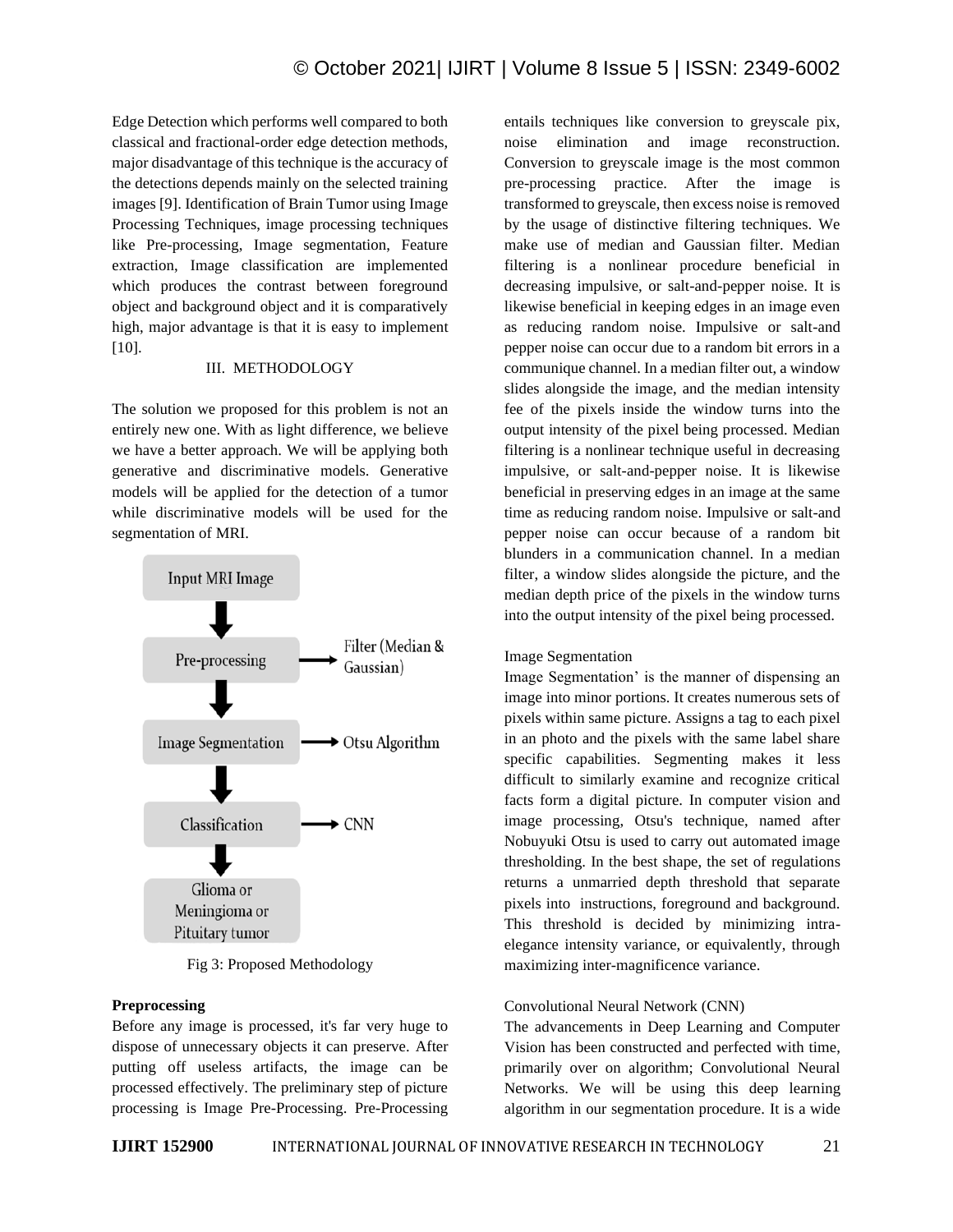structure that offers us will exceptional strategies to triumph over one of a kind problems. YOLO set of rules has been validated a sturdy algorithm in this architecture. An picture detection approach could be used for the segmentation of MR Images for purchasing the desired features. Furthermore, its nonmax suppression technique modifications the pics into grids and offer us the desired grids with necrosis. An picture incorporates different pixels and channels on which convolved grid kernel is carried out to get a suppressed however complete result. Max pooling can be applied to get the maximum output.

#### IV. RESULT

Model: "sequential\_1"

| Layer (type)                                                                                    | Output Shape         | Param # |
|-------------------------------------------------------------------------------------------------|----------------------|---------|
|                                                                                                 |                      |         |
| conv2d_2 (Conv2D)                                                                               | (None, 148, 148, 32) | 896     |
| activation_4 (Activation) (None, 148, 148, 32)                                                  |                      | ø       |
| max_pooling2d_2 (MaxPooling2 (None, 74, 74, 32)                                                 |                      | 0       |
| conv2d_3 (Conv2D)                                                                               | (None, 72, 72, 32)   | 9248    |
| activation_5 (Activation)                                                                       | (None, 72, 72, 32)   | ø       |
| max_pooling2d_3 (MaxPooling2 (None, 36, 36, 32)                                                 |                      | Õ       |
| flatten_1 (Flatten)                                                                             | (None, 41472)        | Θ       |
| dense_2 (Dense)                                                                                 | (None, 32)           | 1327136 |
| activation_6 (Activation)                                                                       | (None, 32)           | Ø       |
| dropout_1 (Dropout)                                                                             | (None, 32)           | Ø       |
| dense_3 (Dense)                                                                                 | (None, 4)            | 132     |
| activation_7 (Activation)                                                                       | (None, 4)            | ø       |
|                                                                                                 |                      |         |
| Total params: 1,337,412                                                                         |                      |         |
| Trainable params: 1,337,412                                                                     |                      |         |
| Non-trainable params: 0                                                                         |                      |         |
|                                                                                                 |                      |         |
| Epoch 1/10                                                                                      |                      |         |
| 90/90 [================================] - 81s 871ms/step - loss: 37.2030 - val loss: 1.387     |                      |         |
| Epoch 2/10                                                                                      |                      |         |
| 90/90 [==============================] - 77s 854ms/step - loss: 1.3749 - val loss: 1.3911       |                      |         |
| Epoch 3/10                                                                                      |                      |         |
|                                                                                                 |                      |         |
| Epoch 4/10                                                                                      |                      |         |
| 90/90 [==============================] - 76s 848ms/step - loss: 1.3639 - val_loss: 1.4001       |                      |         |
| Epoch 5/10                                                                                      |                      |         |
| 90/90 [================================] - 77s 851ms/step - loss: 1.3602 - val_loss: 1.4052     |                      |         |
|                                                                                                 |                      |         |
| Epoch $6/10$                                                                                    |                      |         |
| 90/90 [===============================] - 76s 844ms/step - loss: 1.3575 - val_loss: 1.4102      |                      |         |
| Epoch 7/10                                                                                      |                      |         |
| 90/90 [===============================] - 77s 857ms/step - loss: 1.3508 - val_loss: 1.4149      |                      |         |
| Epoch 8/10                                                                                      |                      |         |
| 90/90 [==============================] - 76s 849ms/step - loss: 1.3447 - val loss: 1.4186       |                      |         |
| Epoch 9/10                                                                                      |                      |         |
| 90/90 [===============================] - 75s 835ms/step - loss: 1.3576 - val_loss: 1.4223      |                      |         |
| Epoch 10/10                                                                                     |                      |         |
| 90/90 [ ================================== ] - 76s 839ms/step - loss: 1.3435 - val_loss: 1.4258 |                      |         |

## Fig. 4: Iterations

28.251394629478455% Confidence This Is glioma\_tumor





Fig. 5: Classification of tumor.



Fig. 6: Model loss graph.

#### V. CONCLUSION

The aim of this challenge was to detect the tumor from the given MRI scan after which classifies the tumor. This paper contributes its work in each segmentation and detection of a brain tumor with the use of CNN structure. Most of the papers studied in studies, they both contributed their work in MRI segmentation or in automation of brain tumor detection. We have proposed a method which works on CNN algorithms for the segmentation of the MRI for getting the favored outcomes and used generative version algorithms for the detection of the brain tumor. By implementing CNN, brain tumor is classified as glioma or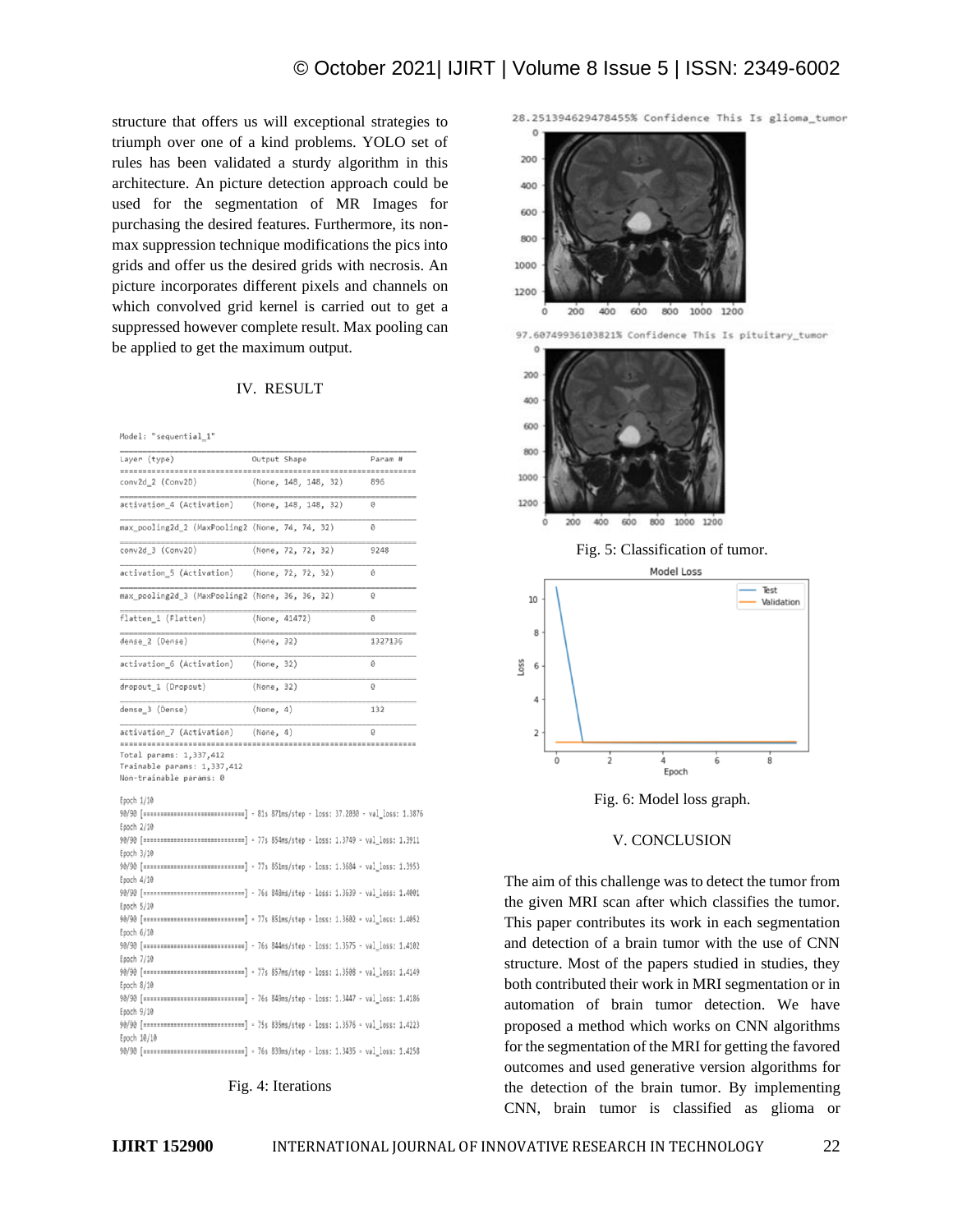meningioma or pituitary tumor. Furthermore, Real time classification can be made possible by integrating Artificial Intelligence (AI) with the developed Brain Tumor Detection and Classification system.

## ACKNOWLEDGMENT

The authors gratefully acknowledge BMS college of engineering for providing the opportunity to conduct this study.

## REFERENCE

- [1] Aaswad Sawant, Mayur Bhandari, Ravikumar Yadav, Rohan Yele, Mrs. Sneha Bendale, "BRAIN CANCER DETECTION FROM MRI: A MACHINE LEARNING APPROACH (TENSORFLOW)", 2018, www.irjet.net.
- [2] K.keerthi, B.S.D.Yasaswini, A.Rajkumar, A.Jitendra, "BRAIN TUMOR DETECTION", 2020, Easy chair**.**
- [3] D C Febrianto1, I Soesanti, H A Nugroho, "Convolutional Neural Network for Brain Tumor Detection", 2020, 2nd InCEAS.
- [4] Khalid Usman, Kashif Rajpoot, "Brain tumor classification from multi-modality MRI using wavelets and machine learning", 2017, Springer. DOI 10.1007/s10044-017-0597-8.
- [5] Pritanjli and Amit Doegar, "Brain Tumor Detection and Classification Using Machine Learning", 2020, Springer. https://doi.org/10.1007/978-981-15-0426-6\_24.
- [6] N. Nandha Gopal, Dr. M. Karnan," Diagnose Brain Tumor Through MRI Using Image Processing Clustering Algorithms Such As Fuzzy C Means Along With Intelligent Optimization Techniques", 2010, IEEE.
- [7] Saurabh Kumar, Iram Abid, Shubhi Garg, Anand Kumar Singh, Vivek Jain, "BRAIN TUMOR DETECTION USING IMAGE PROCESSING", 2019, International Journal of Information Sciences and Application (IJISA).
- [8] Gunasekaran Manogaran, P. Mohamed Shakeel, Azza S. HASSANEIN, PRIYAN MALARVIZHI KUMAR, AND GOKULNATH CHANDRA BABU, "Machine Learning Approach-based Gamma Distribution For Brain Tumor Detection And Data Sample Imbalance Analysis", 2018, IEEE.
- [9] Ahmed H. Abdel- gawad, Lobna A. Said, And Ahmed G. RADWAN, "Optimized Edge Detection Technique for Brain Tumor Detection In MR Images", 2020, IEEE.
- [10]Gamage P.T. "Identification of Brain Tumor using Image Processing Techniques", 2017, ResearchGate.
- [11]Ali M. Hasan, Hamid A. Jalab, Rabha W. Ibrahim, Farid Meziane, Ala'a R. AL- Shamasneh and Suzan J. Obaiys, "MRI Brain Classification Using the Quantum Entropy LBP and Deep-Learning-Based Features", 2020, Entropy, MDPI.
- [12]Andac Hamamci, Nadir Kucuk, Kutlay Karaman, Kayihan Engin, and Gozde Unal*, "*Tumor-Cut: Segmentation of Brain Tumors on Contrast Enhanced MR Images for Radiosurgery Applications", 2012, IEEE.
- [13]Antonios Makropoulos, Ioannis S. Gousias, Christian Ledig, Paul Aljabar, Ahmed Serag, Joseph V. Hajnal, A.David Edwards, Serena J. Counsell and Daniel Rueckert, "Automatic Whole Brain MRI Segmentation of the Developing Neonatal Brain", 2014, IEEE.
- [14]Eman Abdel- Maksoud, Mohammed Elmogy, Rashid Al- Awadi, "Brain tumor segmentation based on a hybrid clustering technique", 2015, Springer.
- [15] Moumen T El- Melegy and Hashim M Mokhtar, "Tumor segmentation in brain MRI using a fuzzy approach with class center priors", 2014, EURASIP Journal.
- [16]Krishna Kant Singh, Akansha Singh, "A Study Of Image Segmentation Algorithms For Different Types Of Images", 2010, International Journal of Computer Science Issues.
- [17]M. Rakesh1, T. Ravi2, "Image Segmentation and Detection of Tumor Objects in MR Brain Images Using FUZZY C-MEANS (FCM) Algorithm", 2012, International Journal of Engineering Research and Applications.
- [18]Sudip Kumar Adhikaria, Jamuna Kanta Singb, ipak Kumar Basub, Mita Nasipuriba, "Conditional spatial fuzzy C-means clustering algorithm for segmentation of MRI images", 2015, Springer.
- [19]Sudip Kumar Adhikaria, Jamuna Kanta Singb, Dipak Kumar Basub, Mita Nasipuri, "Conditional spatial fuzzy C-means clustering algorithm for segmentation of MRI images", 2015, Springer.